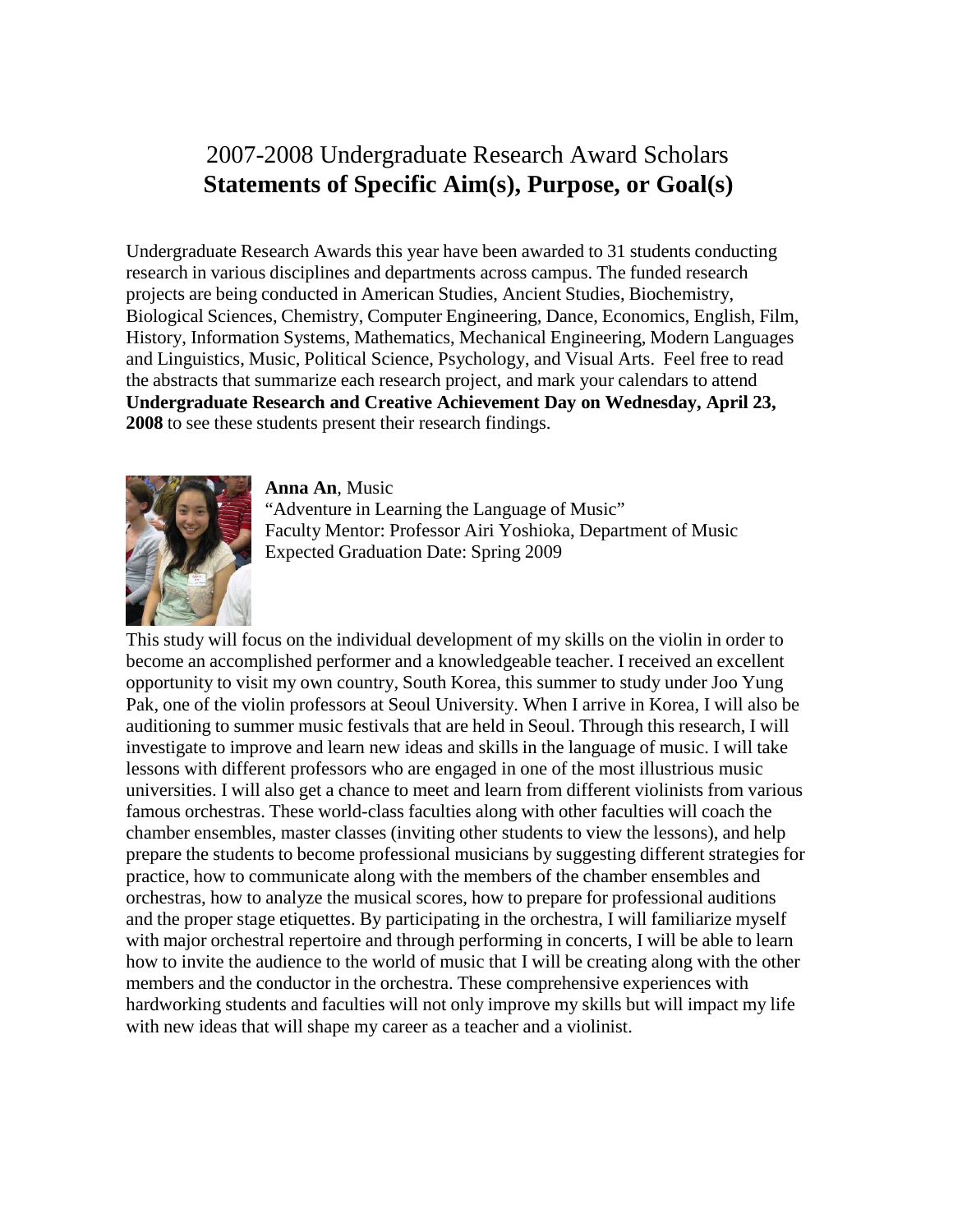

**Tawny Barin**, Information Systems "Gender Differences in the Use of Social-Networking Websites" Faculty Mentor: Dr. Anita Komlodi, Department of Information Systems Expected Graduation Date: Spring 2008

This study investigates the rising significance of social networking sites in the lives of college-age users. We will specifically look at the gender differences in use of these sites, exploring whether there are any differences in how male and female users represent themselves and relate to their self-representations. Data will be collected from thirty participants, fifteen male and fifteen female college students ranging from the ages of 18- 21, via participant interviews, observation of their regular use, and analysis of the content of their public social networking profiles. The results will help us gain a better understanding of how and why interaction within online communities has become such a significant part of life for this user group, despite the lack of face-to-face communication, and in the areas of sociability and usability of online communities in general.



**Joshua F. Betz**, Mathematics and Psychology "Backpropagation Analysis of Ischemic Brain Disease in a Community-Dwelling Sample" Faculty Mentor: Dr. Shari Waldstein, Department of Psychology Expected Graduation Date: Summer 2007

Cardiovascular disease and its sequelae are a pervasive threat to public health. Ischemic brain disease, which precedes cerebrovascular accidents, is marked by ventricular enlargement, widening of the sulci, brain atrophy, and white matter hyperintensities as measured with magnetic resonance imaging. The neurocognitive impairments of cerebrovascular disease are detectable by tests of attention, memory, processing speed, and visuospatial tasks. The goal of this project is to develop a backpropagation heuristic for determining an expected neurocognitive profile for an individual given demographic information and information coded from MRI imaging. If successful, this heuristic could be used to identify those at risk for neurocognitive impairment due to silent cerebrovascular disease processes.



**Andrej Bevec**, Visual Arts – Animation "Short Animated Film" Faculty Mentor: Professor Eric Dyer, Department of Visual Arts – Animation Expected Graduation Date: Spring 2008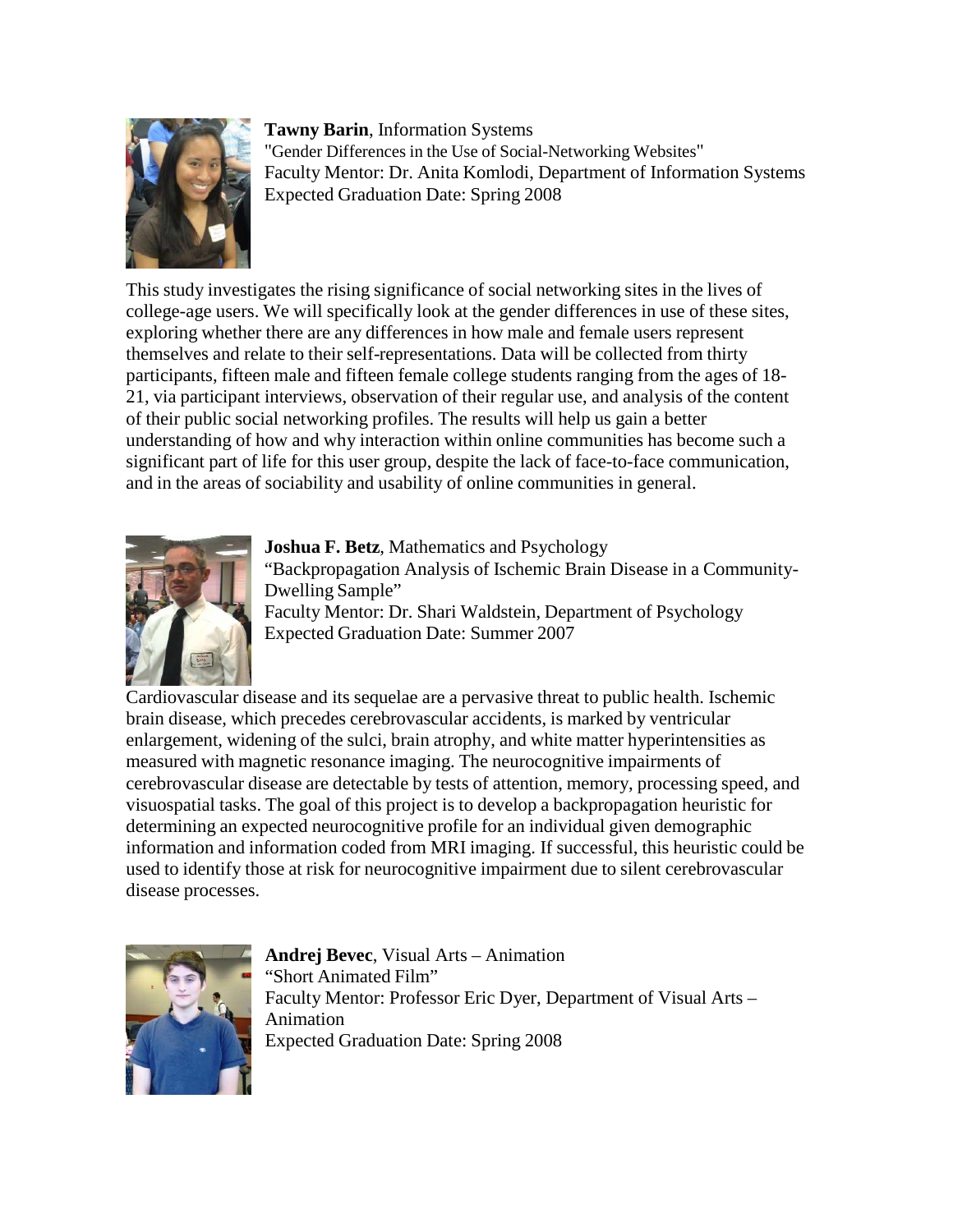The goal of this project is to create a short animated film with traditional two- dimensional techniques. It will explore the effectiveness of short narrative in a largely silent space; in this case the film will have no dialog. The animation will focus on the ordinary earlymorning activities of a man who lives in a city where the buildings, rather than the people, move: a living city where commuters line streets waiting for their offices. Thematically it will address the helplessness of man in the sprawl of urban topology and modern living. Stylistically it will differentiate itself from most other animation by building upon the visual aesthetic of film noir, utilizing stark black and white, multi-layered backdrops and deeply shadowed characters. Technically the project will be carried out through established two-dimensional animation practices: after storyboarding the film will be planned and scored with an animatic. The characters will then be timed and drawn from pose to pose, after which in between drawings will be made to create a sense fluid motion.



**Amina R. Bhatti**, Psychology and Social Work "The Role of Age, Identity Development, and Stress in Predicting Risk Behaviors and Depression in Adolescent Mothers" Faculty Mentor: Dr. Charissa Cheah, Department of Psychology Expected Graduation Date: Spring 2008

The proposed study will examine how age, identity development and stress contribute to risk taking behaviors in a sample of 70 inner-city adolescent mothers. The interaction between age, identity development, and high stress is hypothesized to predict risk behaviors and depression. Adolescent mothers' risk behaviors will also be compared to national normative data on adolescent engagement in risk behaviors. Data will be collected through Project ADVANCE, an ongoing study on adolescent mothers and their children. Results from this study will provide the basis for the development and implementation of more effective prevention programs promoting positive development in urban adolescents.



#### **Weston Bittner**, Ancient Studies

"Site Hierarchy and Social Status in the Mycenaean Kingdom of Pylos" Faculty Mentor: Dr. Marilyn Goldberg, Department of Ancient Studies Expected Graduation Date: Spring 2008

Until recently the archaeological study of the Mycenaean culture has been largely unbalanced because of the focus on excavation of the palatial center and Linear B texts from the palace at Pylos. As a result there appears to be a large gap between the wealthy and the general population. This summer I will be participating in an archaeological field school, the Iklaina Archaeological Project (IKAP). IKAP shifts the focus from the palatial center to one of the administrative districts, identified through references in Linear B tablets. In this way IKAP is attempting to reconstruct the settlement pattern and hierarchy of a Mycenaean district and move its focus away from the palatial center. The goal of my research is to discover if the current picture of Mycenaean culture is valid or whether in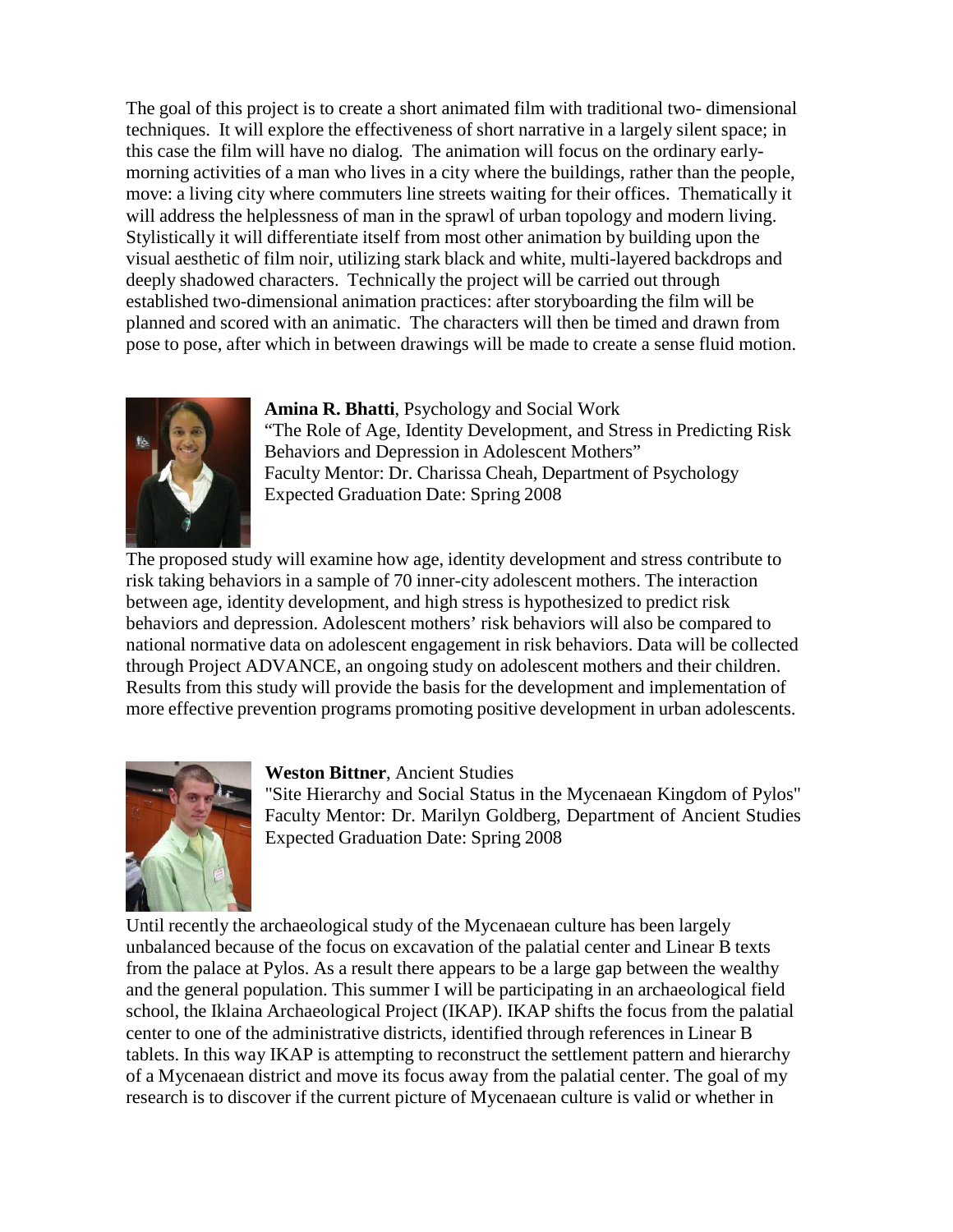fact there was much greater diversity of settlement and social class than is now known. This project will be based on hard evidence rather than a biased research focus. Even if it turns out there was not a diverse hierarchy in ancient Pylos I feel the research will still be a success in accomplishing its goal of diversifying the vocabulary of evidence available in the study of the Mycenaean culture.



#### **Cally E. Brandt**, Ancient Studies

"Two Media, Same Metamorphoses: The Works of Ovid and Bernini" Faculty Mentor: Carolyn G. Koehler, Department of Ancient Studies Expected Graduation Date: Spring 2009

As the Renaissance faded into the Baroque style of art, Bernini worked marble into some of the most moving representations of Ovid's masterful poem, the Metamorphoses. I plan to discover the connections between Bernini's sculptures, Pluto and Persephone, Apollo and Daphne and Aeneas in his Flight from Troy, and the work of Ovid, an ancient Roman poet of the late 1st century B.C. – early 1st century A.D. With detail that provides a unique reading of the Metamorphoses, Bernini retells Ovid's poem, so that not only do the images enrich the text, but also the text illuminates the visual representations. I shall examine the formal artistic values of the sculpture with the literal translation of text, and compare the differing personalities of the characters. There is a possibility of the convergence of ideas about the Metamorphoses, raising one's awareness of a more accurate and insightful interpretation of the whole work.



# **Devin Burns**, Mechanical Engineering

"Tensile and Bending Behavior of Polymer Rapid Prototype Materials Coated with Copper and Nickel" Faculty Mentor: Dr. Marc Zupan, Department of Mechanical Engineering Expected Graduation Date: Spring 2008

Rapid prototype parts are now commonly used by designers in the product development cycle. Historically, these parts made from rapid prototype materials, have suffered from poor mechanical behavior most notably low stiffness, low toughness, and creep. These mechanical deficiencies often preclude rapid prototype materials from being used for functional evaluation. It is believed that electroplating a metallic phase over the polymer rapid prototype specimens improves mechanical response. This work presents the mechanical testing and analytical modeling of metallic coated polymer rapid prototype specimens. Rapid prototype specimens with polymer fibers parallel to an applied load and others built at angles to an applied load are constructed to observe the effect of build orientation on the mechanical response of the prototypes. Experimental measurements of prototype specimens plated first with 125  $\mu$ m copper and then 125  $\mu$ m nickel are compared with un-plated prototype specimens of the same build orientation enabling direction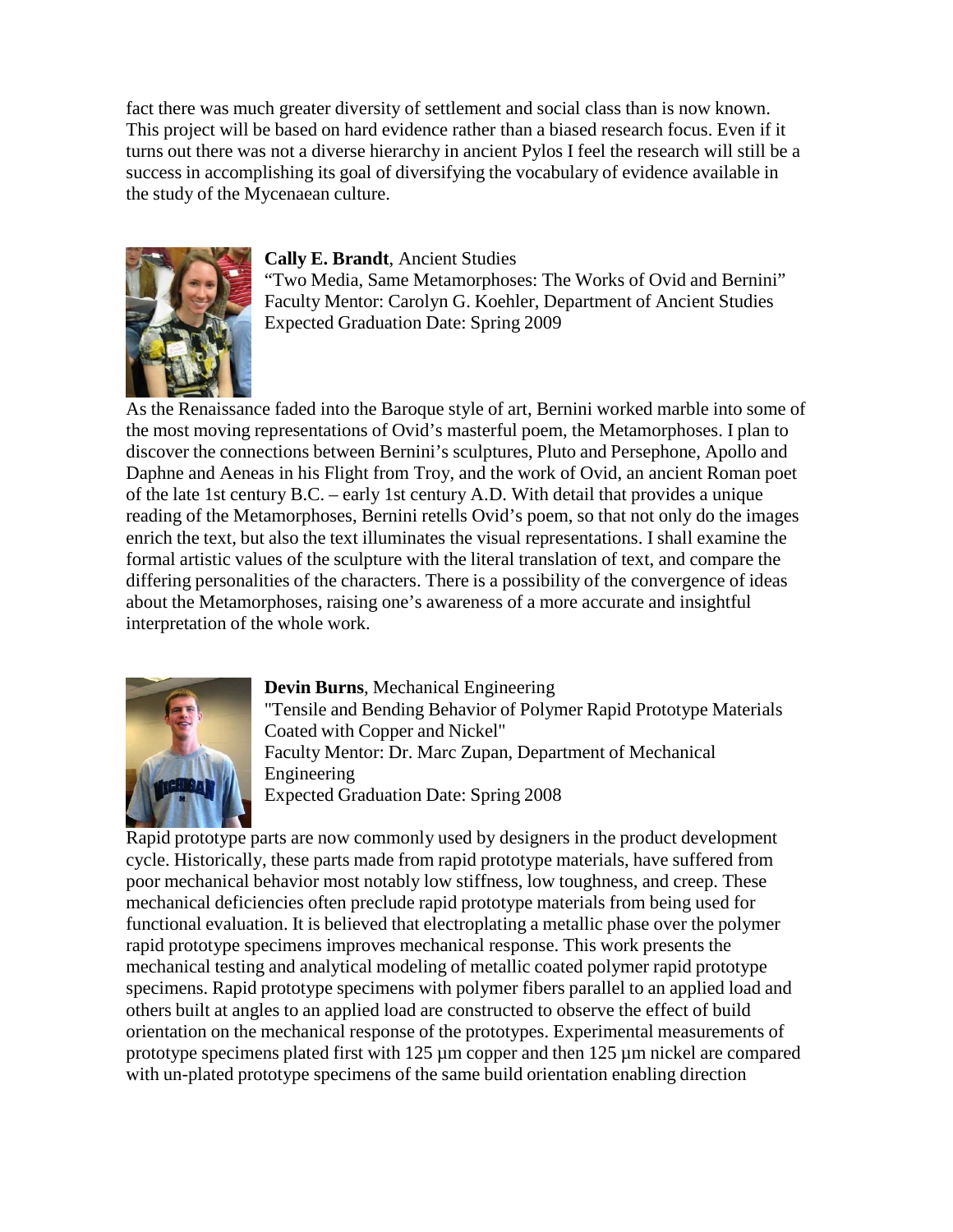observation of mechanical improvement. Mechanical response is evaluated with cantilever bend, and uniaxial tension testing. Testing shows stiffness increasing 20 fold. Vickers hardness testing is used to measure polymer-metallic interface properties. Analytical models are developed to capture material response and to predict the response of new material combinations.



**Paul Carmack**, Music "Homeless Not Hopeless: A CD for Charity" Faculty Mentor: Dr. David Kim-Boyle, Department of Music Expected Graduation Date: Spring 2010

For years there has been a major problem with homelessness across the nation. In an attempt to do my part to help this growing problem, I will make a CD of musicians that perform daily on the very streets that the homeless live. These musicians are constantly playing instruments, ranging from saxophones to buckets and trashcans, trying to earn money to support themselves. My plan is to get the proper equipment that I will need in order to create the highest quality recordings possible outside of a professional studio. After I have compiled enough recordings to create a full-length album, I will then return to the studios at UMBC for mixing, editing and mastering. After I have created the CD, I will need to have the CDs duplicated and packaged. After I have received the duplicated CDs, I will sell the CDs, donating all of the money that I make to charity. I would like to do my part to help those that are less fortunate than me, and I feel that no matter how much money I donate, I will still be helping as much as possible to help a major issue that Americans live with every single day.



# **Pei-Chun Chen**, Biochemistry

"The Investigation of Toxic Crotamine as a Drug Carrier" Faculty Mentor: Dr. Richard L. Karpel, Department of Chemistry and Biochemistry Expected Graduation Date: Spring 2008

Crotamine is a very toxic component of the South American rattlesnake's venom, and is known to kill at millimolar levels. However, the interest in this protein is not to learn how it kills lives, but how it can save lives. It has been observed that this protein has the ability to penetrate cell membranes and localize in the chromosome, while carrying plasmid DNA. These properties make it a good candidate for drug delivery. The principal goal of this investigation is to provide the binding properties of this protein to nucleic acids, as these will be important to the design of the protein's cargo in its use in gene therapy. So far, we have only observed molecular binding from this protein when binding it to short-strand (25 bp) DNA. Long-strand DNA forms aggregates with the protein. In order to identify the binding site size, affinity, and preference for either single or double strand nucleic acids at the molecular binding level, we will first identify the approximate length of DNA at which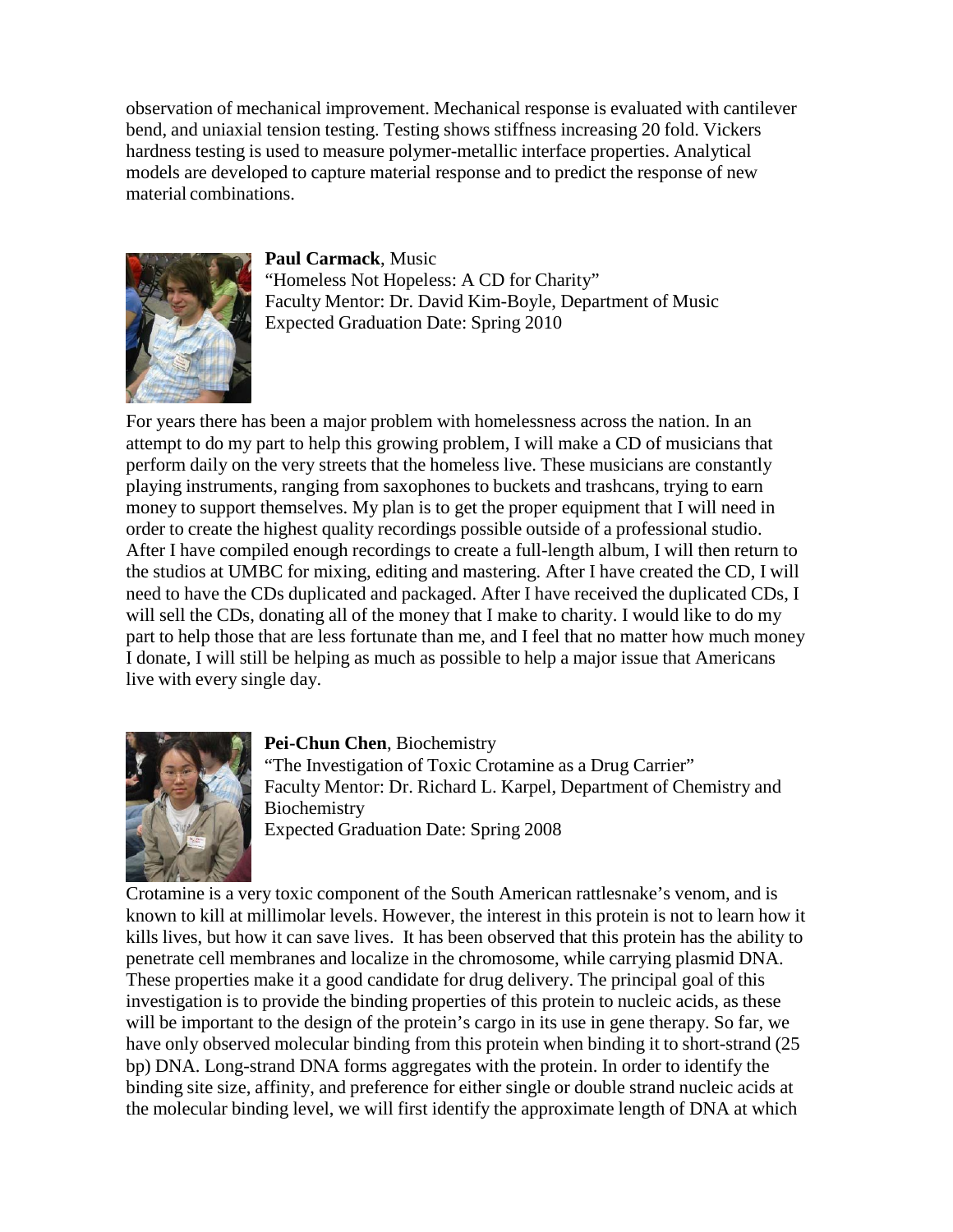the aggregation starts to occur, and then proceed to identify those other binding properties with DNA shorter than the aggregation length.



**Evan Devine**, Film/Video "A Study of Kurt Kren and Experiments in Structural Film" Faculty Mentor: Fred Worden, Department of Visual Arts Expected Graduation Date: Fall 2008

The main focus of this study is filmmaker Kurt Kren, his filmmaking process and the content of his work. The insight gained from this research will be applied to a film where I will focus on the public surveillance cameras in Baltimore. The final output of this project will include a paper on Kurt Kren, a film and a screening of Kren's film. The screening of Kren's work will be accompanied by an introduction to place his work into a more accessible context.



**Matthew J. Dolamore**, Modern Languages and Linguistics "National Identity in Monuments – An on-site Analysis of the Interactions between Russia's Youth and Moscow's Public Monument Sites" Faculty Mentor: Dr. Elaine Rusinko, Department of Modern Languages and **Linguistics** 

Expected Graduation Date: Spring 2008

This will be a study of the role(s) and function(s) of monuments in the formation of post-Soviet Russian national identity. Focusing on Russia's youth, I will be researching public behavior and the interactions between the Russian people and certain monuments positioned in urban public space. Research methods will include, among others, participant observation, the collection of detailed fieldnotes, a content analysis of related literature and in-person interviews. Particular attention will be given to the historical/political influence each monument holds in defining the current and future national identity of Russian young people. A study made more relevant in light of today's political reality, given that 2007 will be President Putin's final year in office, this project will advance our understanding of the contemporary Russian political and social landscapes.



**Carly Engelke**, Dance "Summer Study at Pro Danza Italia" Faculty Mentor: Doug Hamby Expected Graduation Date: Spring 2008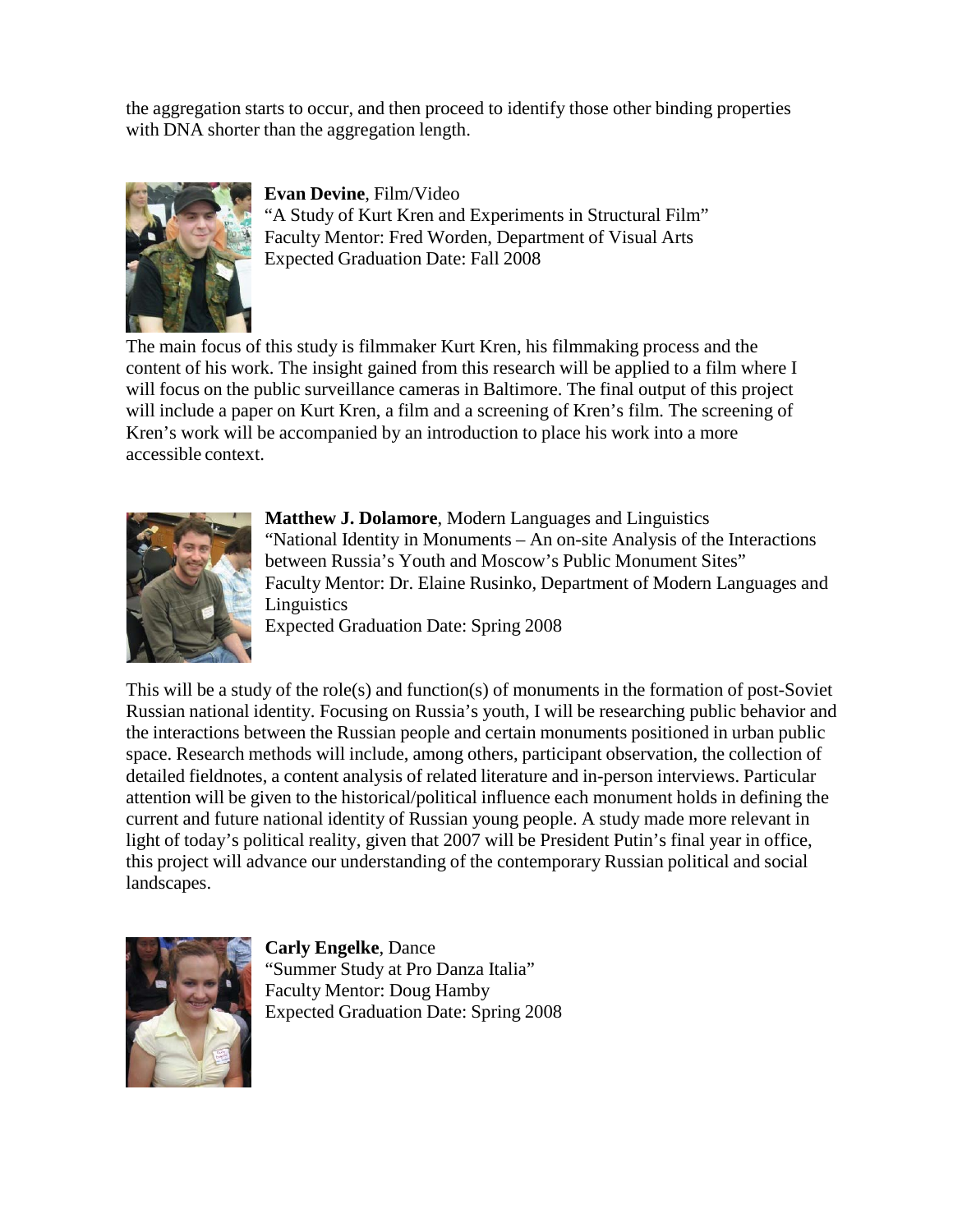I will be studying many different techniques in dance, composition, and improvisation. I will spend three weeks in Castglioncello, Italy at Pro Danza Italia. After training with many top professionals in the dance field I will use the techniques I learn to create my Senior Piece. My senior piece will be a six to ten minute dance presented in the 2007 Fall Senior Dance Showcase, performed by other dancers. Besides showing my growth as a choreographer, my piece will give audiences something to enjoy and relate to. It will showcase the dancer's interpretations of techniques and styles I learned in Italy. In following years other seniors creating their capstone projects will use what they learn through watching my piece to create their pieces; the performers will also learn from their experiences in rehearsal and onstage.



**John Glaros**, Computer Engineering "Self-Configuring, Modular Centipede Robot" Faculty Mentor: Tim Oates, Department of Computer Engineering Expected Graduation Date: Spring 2008

This study will design a modular centipede robot that has the ability to reconfigure. The system will be able to autonomously form different numbers of centipedes of different lengths as conditions of the environment change. The system is designed with the goal of being able to traverse and explore rough terrain. Modules consist of four legs and a twodegree freedom torso. Also, a worm gear mechanism on each module is used to form solid connections with others. This system is classified as a swarm robot, opposed to a reconfigurable robot, because each individual module controls itself. Concepts from swarm intelligence, robotics, machine learning, mobile ad-hoc wireless networks, distributed systems, and team formation may be applied to this system.



#### **Michael Herder**, Music

"Further Studies in Music Performance" Faculty Mentor: Dr. Airi Yoshioka, Department of Music Expected Graduation Date: Spring 2010

As a violin performance major it is important to expand my abilities as a performer. This involves learning as much technique as I possibly can and incorporating it into my practice and my performances. This summer I will be attending the Killington Music Festival in Rutland, Vermont and will be furthering my violin technique. I will be focusing on better articulation of the left hand and more control of the bow arm. This time that I will be spending at the summer festival will be very important because I will have much more time to devote to my violin than I do during the school year. My teachers at Killington will be some of the most respected musicians. It is important that I put myself under the direction of experienced teachers so that I can learn how to be a better teacher myself. Directing a student who is having trouble in a particular area of violin technique can be very baffling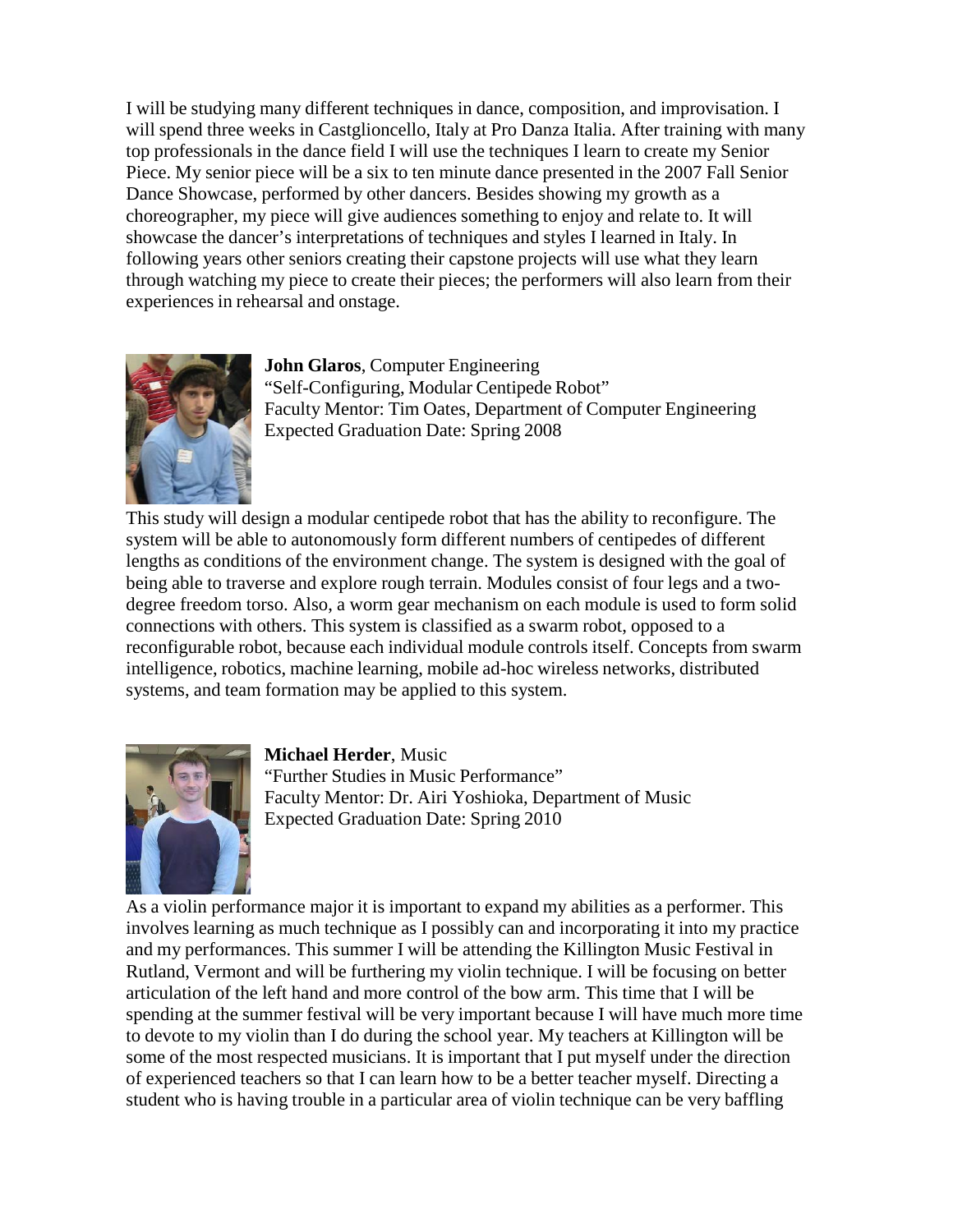for a teacher at times. Putting myself under these teachers' directions, who have much experience figuring out exactly what the next step their students should take, will give me the ability and the knowledge that I need to be an effective teacher. Through their example I will be a useful tool in teaching the next generation.



#### **Uzoma K. Iheagwara**, Biological Sciences

"Uveal Melanoma Vaccines Express Major Histocompatibility Class II Molecules that Traffic to the Cell Surface in the Absence of Invariant Chain"

Faculty Mentor: Suzanne Ostrand-Rosenberg Ph.D., Professor, Department of Biological Sciences Expected Graduation Date: Spring 2008

Primary uveal melanoma is the most common cancer of the eye and is universally fatal in the 50% of patients that develop metastatic disease. We are developing cell-based vaccines that consist of tumor cells transduced with genes encoding Major Histocompatibility Class II (MHC II)  $\alpha$  and β chain, and costimulatory molecule CD80. Previous studies in animal models have shown that expression of MHC II in the absence of accessory molecule Invariant Chain (Ii) is essential for these cell-based vaccines to present endogenous antigens, activate CD4+ T-helper cells and induce protective anti-tumor immunity. The current paradigm is that MHC II  $\alpha$  and  $\beta$  chains assemble with Ii in the Endoplasmic Reticulum (ER), where Ii: (i) stabilizes the  $\alpha\beta$  heterodimer complex, (ii) blocks ER resident (endogenous) peptides from binding MHCII, and (iii) targets MHC II to the endocytic pathway. MHC II molecules traffic from the ER to the Golgi Apparatus (GA) and subsequently take the endosomal-lysosomal route to the cell surface. It is unclear how MHC II molecules traffic to the cell surface in the absence of Ii. Uveal melanomas originating in the immune privileged eye do not express MHC II and Ii, even in the presence of exogenous Interferon-γ, due to methylation of the Class II trans activator (CIITA). Therefore, these tumor cells are suitable candidates for cell-based vaccine development. We hypothesize that MHC II transduced uveal melanoma cells express MHC II molecules intracellular and at the cell surface in the absence of Ii. With the transduced uveal melanoma vaccines, we plan elucidating the mechanism through which our vaccines work. Dendritic cells are widely known as the best immunological agent for activation of T-lymphocytes. These so called professional antigen presenting cells (APCs) may be another mechanism through which our vaccines might function. Previous mouse studies have indicated that our vaccines transfer their peptide Major Histocompatibility Class II (pMHC) completely intact to DC's. This phenomenon is known as cross-dressing. Through the use of confocal microscopy and flow cytometry, we hope to visualize the adoptive transfer.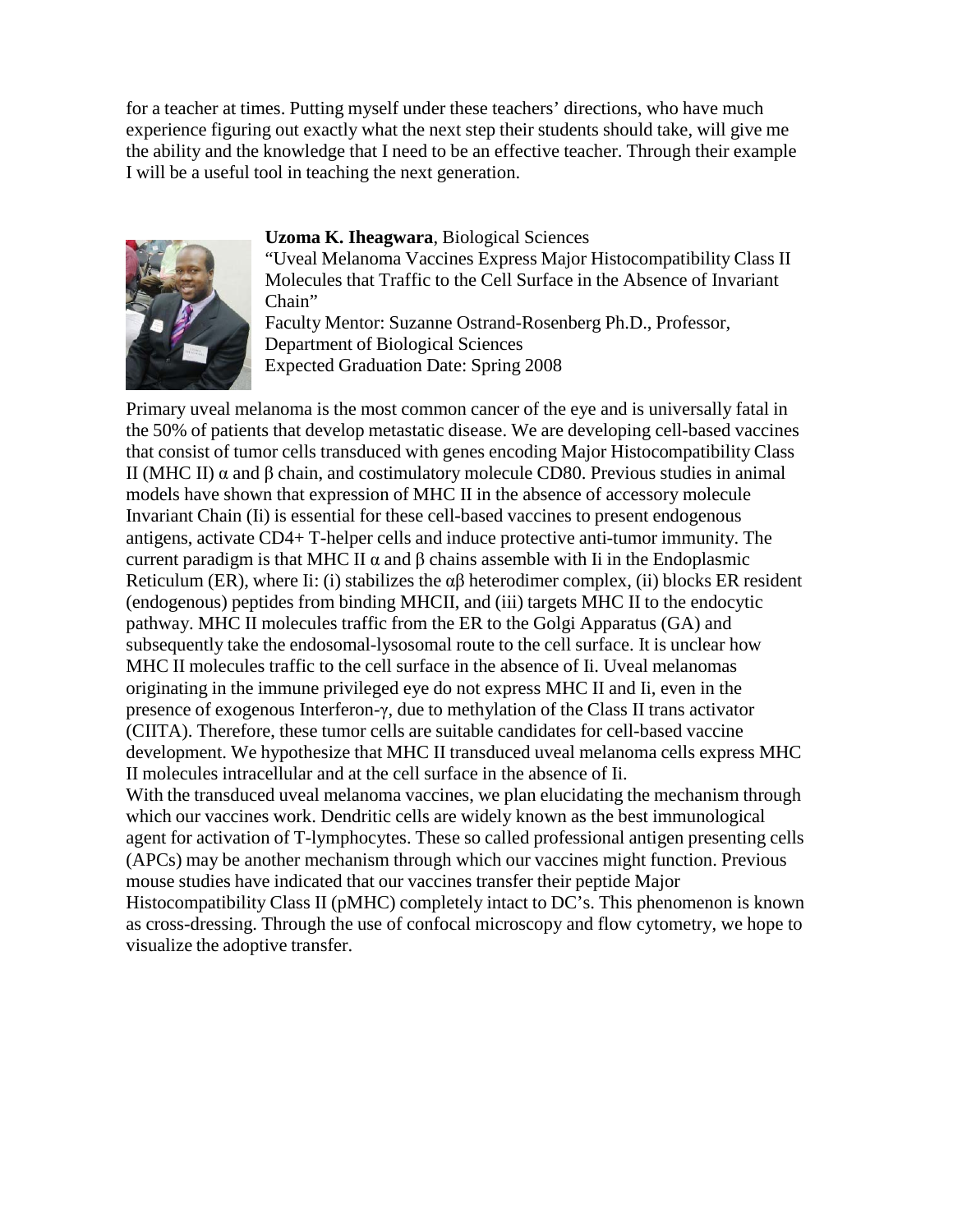

**Hasina Jamal**, Computer Engineering "Quantum Cascade Laser Based Photo-Acoustic Sensors" Faculty Mentor: Dr.Fow-Sen Choa, Department of Computer Science and Electrical Engineering Expected Graduation Date: Spring 2009

The goal of this project is to construct a miniature gas-sensing instrument using photoacoustic sensors (PASs) and quantum cascade lasers (QCLs). Gas-sensing using PASs and CO2 lasers can be very sensitive (down to the ppb range) since the PASs directly detect each gas molecule's vibrational energy spectrum in the Mid-IR range. This type of gassensing can be useful for detecting explosive or toxic chemicals. Therefore, gas-sensing with photoacoustic detection is becoming increasingly important in homeland security applications. QCLs are perfect for the job, as they are compact, with typical dimensions of 3.0 mm x 0.5 mm x 0.2 mm. The object of this research is to build a prototype gas-sensing instrument. First, detected signals will be analyzed to qualitatively identify a specific gas  $(CO, NO, NH<sub>3</sub>, or NO<sub>2</sub>)$ . Then, the system will be calibrated so that quantitative measurements of the gas concentration can be taken. In summary, the goal of this research project is to use QCLs and PASs to build a compact explosive and toxic gas detection system with both qualitative and quantitative detection capabilities for homeland security applications.

# **Cheryl Jaworski**, Interdisciplinary Studies

"Christina Stead´s Religion of Love and the New Science of the Mind" Faculty Mentor: Dr. Piotr Gwiazda, Department of English Expected Graduation Date: Spring 2008

My purpose is to research the unpublished papers of the modernist Australian author Christina Stead as background material for a literary analysis of two of her novels—*The Man Who Loved Children* (1940) and *For Love Alone* (1944)—from the viewpoint of a new field in literary criticism, viz. Darwinian literary criticism (also known as "adaptationist" or "evolutionary" literary criticism). My research for the analysis will draw upon empirical findings about human nature offered in the field of evolutionary psychology. With this research, I hope to take a fresh perspective on the work of an original, difficult, and seldom understood author. This analysis will also mark the first extension of Darwinian literary criticism into Australian literature.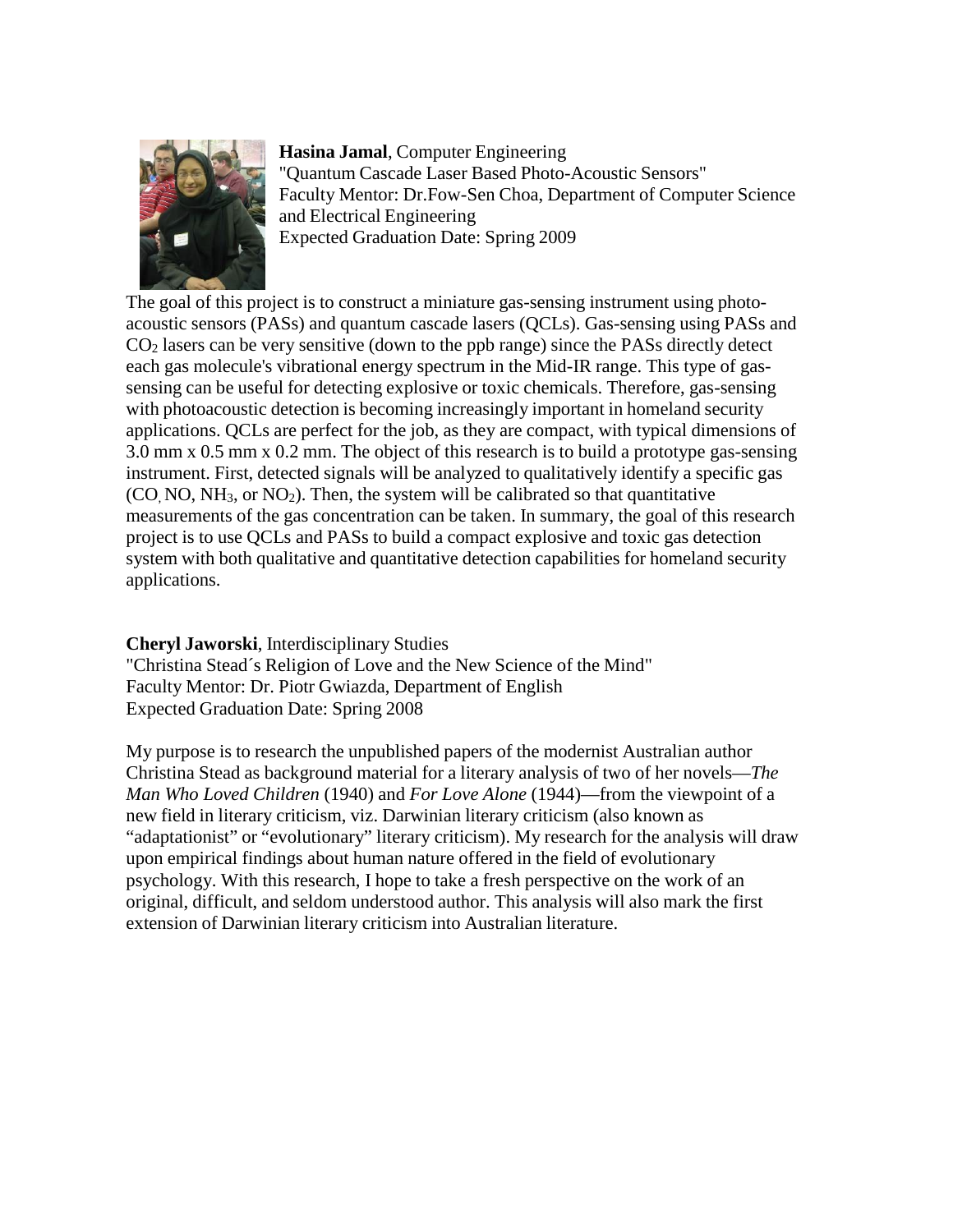

**Dorothy Kenny**, Biology and History "What's in a Name?: The Use of DNA Barcoding in Species Identification and Discovery." Faculty Mentor: Dr. Kevin Omland, Department of Biological Sciences Expected Graduation Date: Fall 2008

In 2003, ecologist Dr. Paul Hebert proposed a new system for identifying species of animals. A single mitochondria gene, cytochrome oxidase I (COI), would act as a barcode, distinguishing organisms in any given region as if they were soup cans on a shelf. Since then, the concept of DNA barcoding has fueled a great deal of scientific debate over the simplification of all the morphological and genetic variables which are part of traditional species identification. The Barcode of Life Database (BOLD) sets the minimum percent of genetic divergence between two species to be one percent. If two organisms fall below this point, they will be classified as one single species. This project aims to test this identification system across the closely related New World Orioles. By sequencing the COI gene in all 25 oriole species, and then finding the divergence between these sequences, we can begin to understand the complexity of species limits and to question the nature of objective classification.

#### **Lynna Kiere**, Biological Sciences

"Reconstructing Evolution of Cacique Carotenoid Color" Faculty Mentor: Dr. Kevin Omland, Department of Biological Sciences Expected Graduation Date: Fall 2008

This project focuses on the evolution of plumage color in caciques, a group of Central and South American blackbirds. Like many bird species, caciques use carotenoid pigments to create colorful plumage. Unlike orioles which have been similarly studied, caciques do not show a complete continuum of colors from yellow through various oranges to red. Rather, they seem to be divided into a "yellow" group and a "red" group, with no orange intermediates. Over the past year, I have gathered quantitative color data on these birds to determine if the "yellow" and "red" caciques are indeed two discrete groups. I used these data to reconstruct the evolution of cacique carotenoid color to deduce the color of the ancestral cacique and examine color change over evolutionary time. Work in the coming year will focus on the other, and often more time-consuming part of the scientific process, sharing and publishing results. It is critical to learn to communicate effectively to diverse audiences and in many different formats. I will be preparing a manuscript for publication in a peer-review biology journal, presenting this work at one or more scientific meetings, and otherwise working to learn the communication skills necessary in research biology. Much of this time will be spent at the Autonomous University of Mexico in Mexico City, where I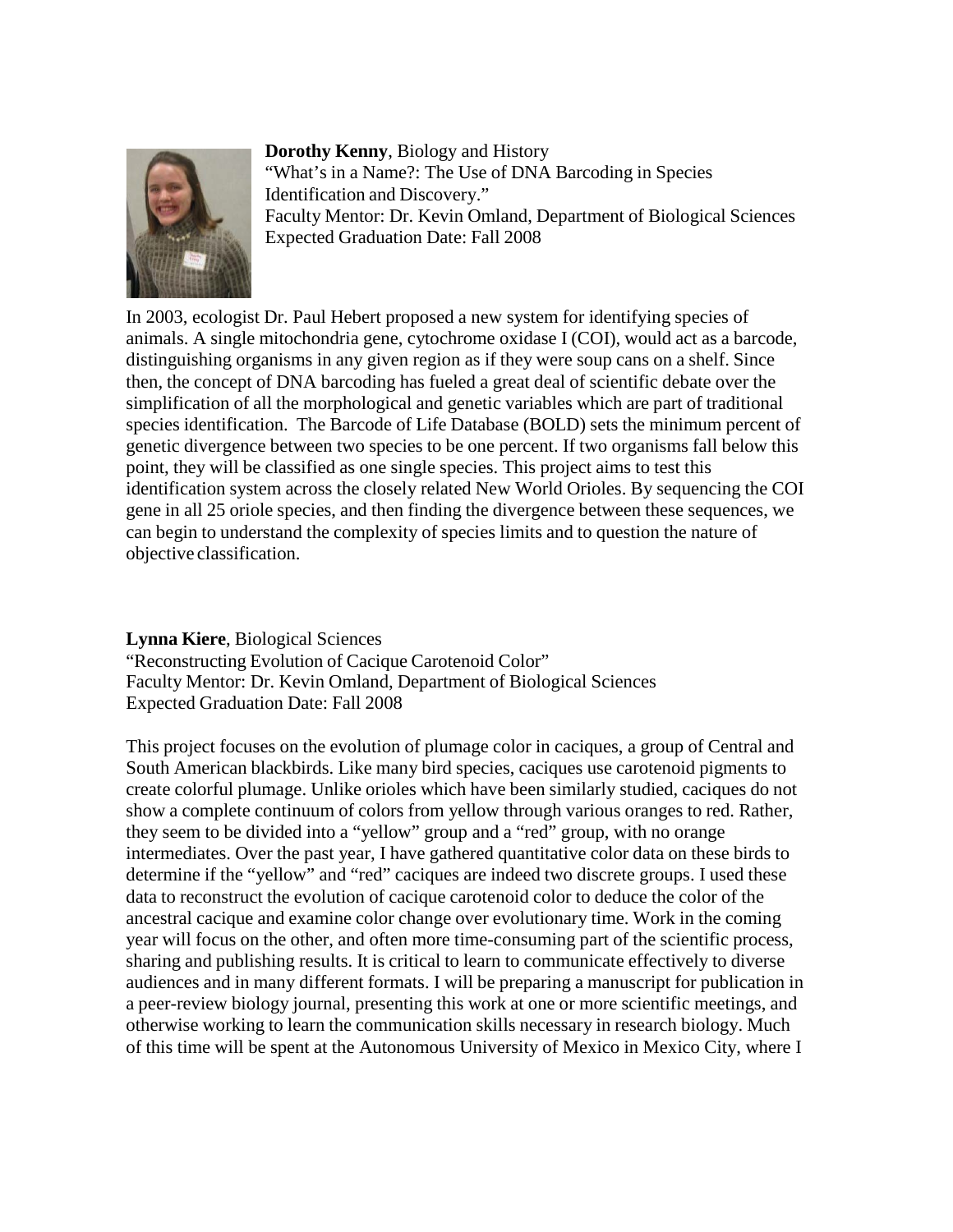will learn not only to communicate about my work across disciplines, but also across culture and language barriers.



**Matthew Malinowski,** Chemistry

"One dimensional diffusion of Gene 32 protein along dsDNA to ssDNA" Faculty Mentor: Dr. R. Karpel, Department of Chemistry and Biochemistry Expected Graduation Date: May, 2009

The focus of the experiments will be on the gene 32 protein (gp32) of bacteriophage T4 which is a single strand specific DNA binding protein. In most genomes single stranded regions are few and far between, and exist only when the DNA is under repair, replication or recombination. As a result it is highly improbable that any gp32 that collides with the DNA will attach to single stranded DNA (ssDNA). Therefore, it is believed that the protein will weakly bind the double stranded DNA (dsDNA) it encounters and then move along the dsDNA until it finds an area of ssDNA to which it can bind. To determine if this is true, the rates of reaction between gp32 and ssDNA, dsDNA, hybrid dsDNA/ssDNA and DNA/ethenoA substrates will be measured and compared. These rates will be determined by observing changes in fluorescence of tryptophan through the use of a stopped-flow instrument in order to determine whether or not gp 32 is capable of diffusing along dsDNA.



**Ari Ne'eman**, Political Science and Economics

"The Correlation between Eastern European Economic Development and Electoral Stability"

Faculty Mentor, Dr. Carolyn Forestiere, Department of Political Science Expected Graduation Date: May, 2010

The purpose of this research is to examine the correlation between executive alternation and economic development with a focus on which economic policies and results are most conducive to specific political outcomes in transitional countries. My research will have a heavy regional focus, consisting entirely of Eastern European countries. The purpose of the research will be to analyze the frequency of party change within the executive institutions since democracy and multi-party elections were implemented in Eastern Europe. Furthermore, I intend to correlate this data with indicators of economic and financial development. The ultimate aim of this research will be to contribute to the pool of information and analysis on transitional democracies through the publication of my findings.

# **Matthew Poland**, English Literature

"Resonant Spaces: Imagination and Perception in Three English Country-House Novels" Faculty Mentor: Dr. Raphael Falco, Department of English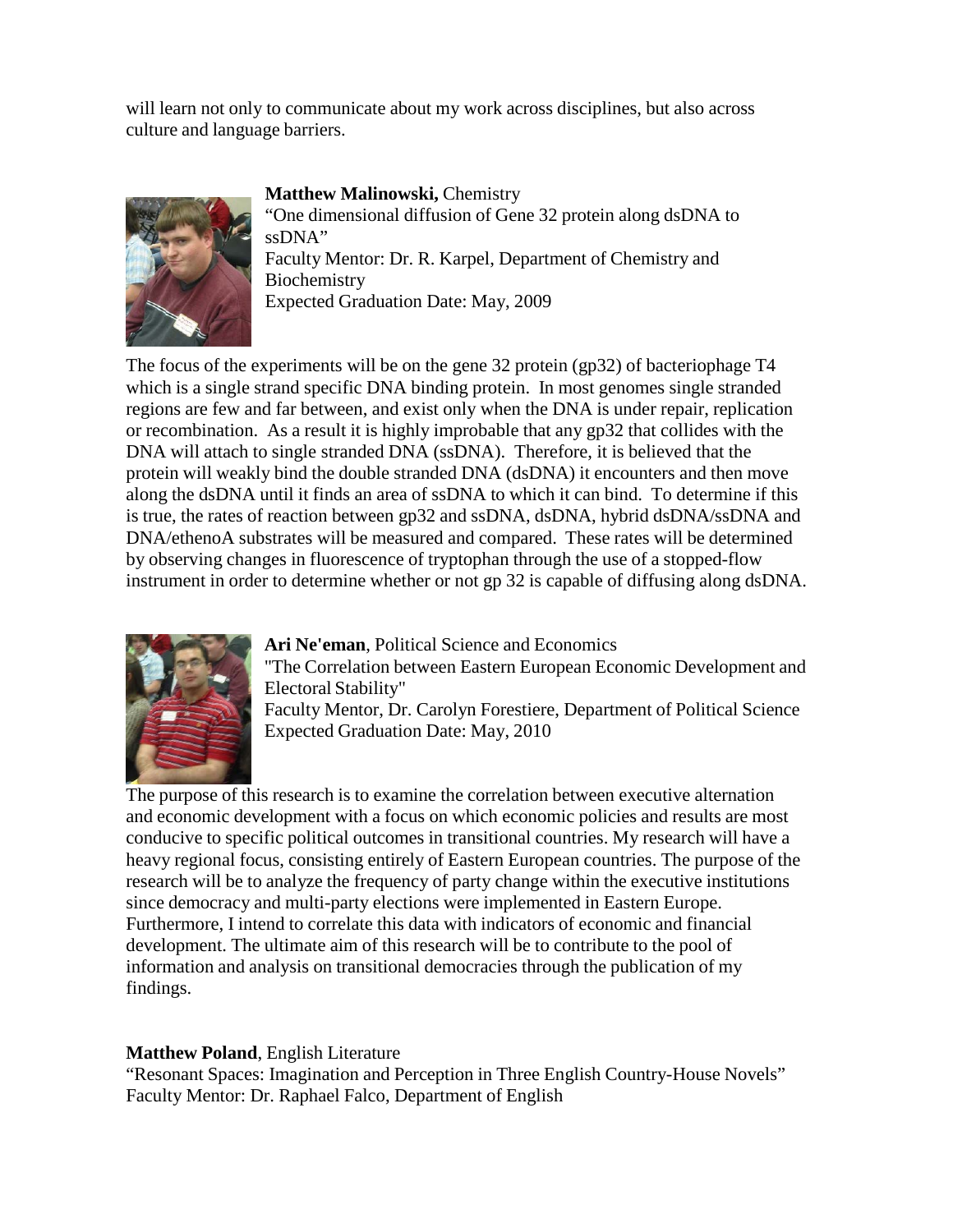### Expected Graduation Date: Spring 2008

The country-house novel has become a mainstay of English literature over the last three centuries, originating in the country-house poems of Amelia Lanyer and Ben Jonson in the seventeenth century. My project will focus on how domestic space exerts imaginative power on the characters in three English novels: *Northanger Abbey* by Jane Austen, *Howards End* by E.M. Forster, and *Atonement* by Ian McEwan. By analyzing these novels and conducting research in actual English country homes, I will examine how the countryhouse novel has evolved over three centuries and how ideas of imagination and perception take shape within domestic spaces. I hope especially to investigate how McEwan's *Atonement*, a recent and popular novel, situates itself in the county-house novel tradition as it brings the genre into the twenty-first century.



**Benjamin Potok,** Department **"**A New Approach to Drum Set Instruction" Faculty Mentor: Dr. Skip Morin, Department of Music Expected Graduation Date: Spring 2008

The intention of this research project is to develop an original, software based system of drum set instruction. This system will implement a pedagogy that focuses on developing a facile coordination of the fundamental building blocks of rhythm, rather than the methodology of current systems of instruction, which entails replicating common rhythms heard in existing music. This new approach will encourage a learner to explore a far greater number of combinations of rhythms from the most basic components to seemingly endless arrangements of drum set composition and improvisation. This will open a whole new array of rhythmic options that enables a player to take their playing to a more proficient level of creative style. This system represents a more effective, efficient, and progressive method of instruction. The mission of this system will be to encourage a raw beginner to become a unique drum set player who, in addition to all of the standard skills and techniques, has developed his/her own musical styles and preferences that will advance the field of drum set playing (see appendix for examples). The medium of instruction, a computer, will offer improved flexibility over conventional methods and bridge instruction into the twenty-first century, enabling the fundamental rhythmic building blocks to be seen and heard.



**Kau M. Queeglay**, Psychology and Social Work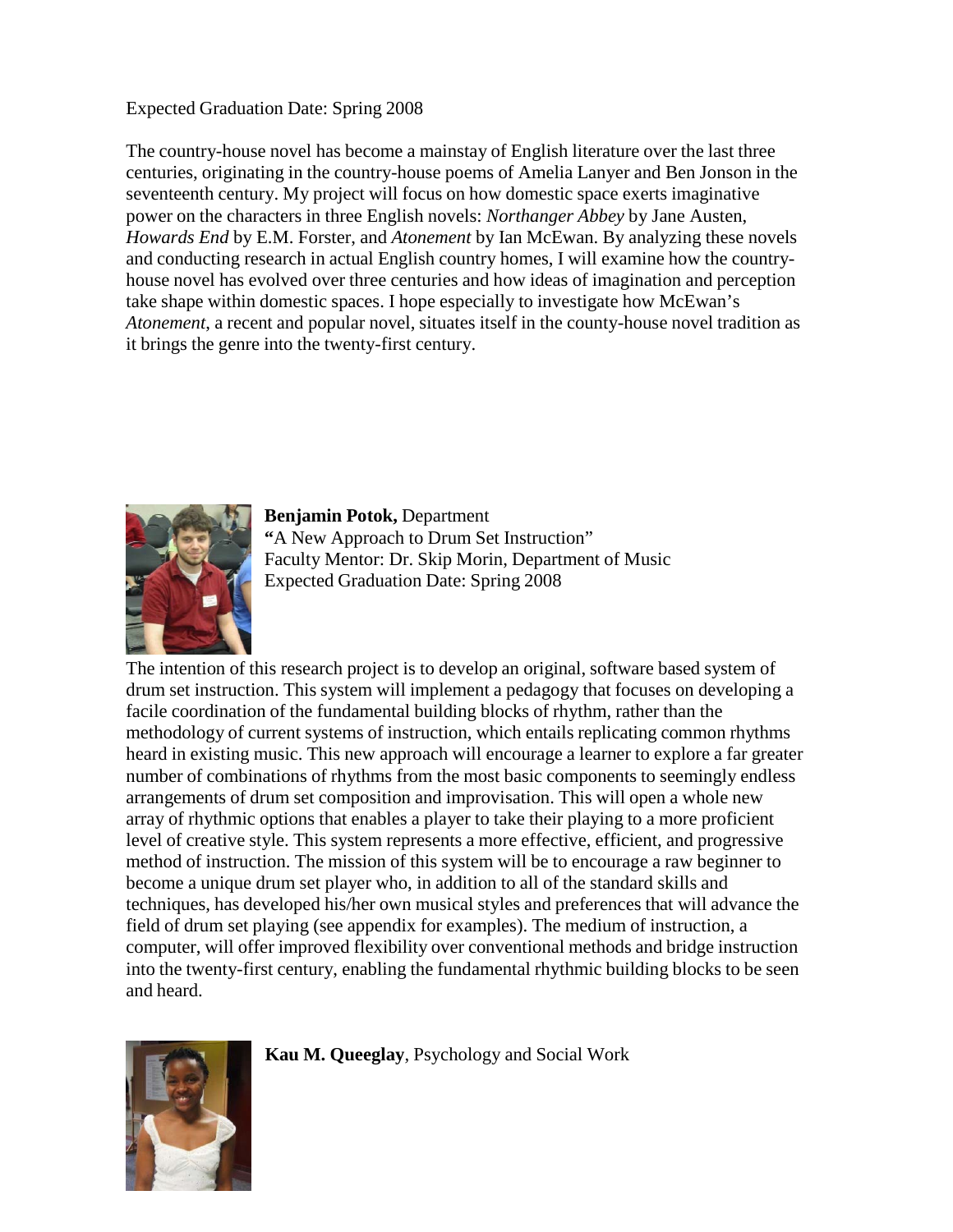"Self-Concepts of Adolescent Mothers: The Predictive Role of Social Support and Knowledge of Infant Development" Faculty Mentor: Dr. Charissa Cheah, Department of Psychology Expected Graduation Date: Spring 2008

This study examines the predictors of adolescent mothers' self-concept regarding parenting role, specifically, their knowledge of child development, and their social support network. Participants will include approximately 70 low-income pregnant and parenting adolescents residing in Baltimore City. The findings will contribute to intervention programs (i.e. parenting classes) to educate adolescent mothers about child-development milestones and the importance of establishing secure social support networks in helping the adolescent mother adjust successfully to her parenting.



**Amanda Reamy**, Biological Sciences

"Influences of *Dock* and *Dscam* Mutations on the Cellular Immune Response of *Drosophila melanogaster*" Faculty Mentor: Dr. Jeff Leips, Department of Biological Sciences Expected Graduation Date: Spring 2008

Parasitoid wasps of fruitflies (*Drosophila melanogaster*) are insects that lay their eggs in *Drosophila* larvae. Unless a successful immune response is mounted, the offspring laid inside the abdominal cavity will mature and eventually consume the *Drosophila* larvae from the inside out. The cellular immune response of *Drosophila* is the predominant mechanism by which these organisms survive an attack by a parasitoid wasp. Other research has been able to gain a better understanding of what constitutes a successful immune response and at least three separate events at the cellular level are accepted as essential if a *Drosophila* larva is to live after a parasitoid attack. These events are 1) recognition of the wasp egg, 2) differentiation and movement of specialized fly blood cells to the parasitoid egg, and 3) encapsulation of the parasitoid egg. Much less is known, however, about how genetic variation consequently affects the efficiency of *Drosophila*  hemocytes, or blood cells, in being able to neutralize deadly parasitoids via these cellular processes. The focus of my research is to investigate the influence of two genes, *Dreadlocks* and *Dscam*, during the immune response after a parasitoid attack. Two genetically engineered fly stocks having a mutation in either one of these genes will be tested and scored separately to assay if there is an increase or decrease in mortality rate following a parasitoid attack. Increases in mortality rate will be explained by a reduced or less efficient cellular immune response in comparison with a control. Likewise, decreases in mortality rate will be explained by a better immune response in comparison with a control. Any differences ultimately will be contributed to the genetic mutations present. Confocal microscopy is a separate technique that will be used to confirm and add additional insight to my observations. Using fly rearing techniques, *Dreadlocks* and *Dscam*  mutants will crossed with a flies containing a Gal4-UAS system. The Gal4-UAS system will cause the blood cells of each mutant to emit a fluorescent signal that can be detected using confocal microscopy. Therefore the behavior of the blood cells can be analyzed at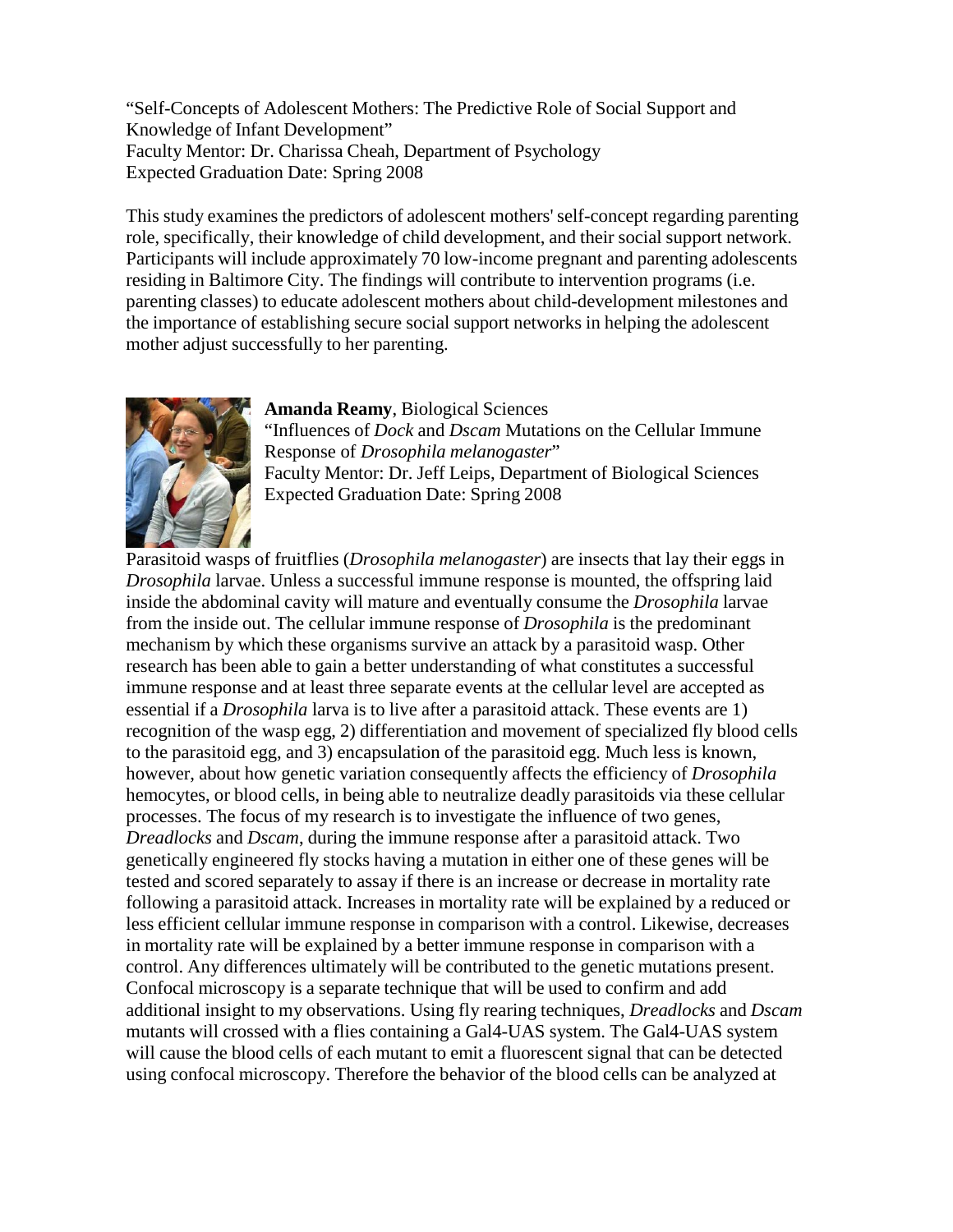different time points following an attack. Analysis of this visual data will allow us to speculate how these mutations directly effect the movement, differentiation and encapsulation ability of blood cells.



**Sasan Salimian**, Biochemistry and Molecular Biology "Characterization of *HTA8*, a suppressor of the constitutive defense mutant *acd6-1* in *Arabidopsis thaliana*" Faculty Mentor: Dr. Hua Lu, Department of Biological Sciences Expected Graduation Date: Spring 2009

Pathogen infection induces a vast array of sophisticated responses in plants, including rapid activation of oxidative burst, defense signal transduction, and gene expression reprogramming. A*ccelerated Cell Death 6 (ACD6*), a membrane protein with ankyrin repeats, is a positive regulator of disease resistance mediated by the key defense signaling molecule salicylic acid (SA). *acd6-1* is a gain-of-function mutant, its hallmarks being its small size, high SA levels, and enhanced disease resistance. Interestingly, reducing SA levels and/or blocking SA signaling in *acd6-1* plants results in reduced defense but increased plant size. This defense-dependent dwarfism in *acd6-1* provides a facile genetic tool in identifying *acd6-1* suppressors (*sup)*. The *sup* mutants will have an increased plant sizes and presumably a reduced defense. Surprisingly, one of the *sup* mutants harbours a mutation in the histone H2A (HTA) gene. Histone H2As belong to a highly conserved, 13 member protein family that is widely known to play a role in chromosome remodeling. A mutation in HTA8 gene partially suppresses the *acd6-1* phenotypes, suggesting that HTA8 may play a role in defense regulation in Arabidopsis. To test this hypothesis, we will first confirm that the suppression of *acd6-1* conferred constitutive defense and dwarfism is caused by the HTA8 mutation. If so, we will subsequently study the pathway by which HTA8 regulates defense responses in Arabidopsis.



**Tanu Sharma**, Biochemistry and Molecular Biology "High-Level Expression of Melanopsin through a Tetracycline-Inducible Expression System" Faculty Mentor: Dr. Phyllis Robinson, Department of Biological Sciences Expected Graduation Date: Spring 2009

Melanopsin is a novel opsin protein expressed in a small subset of retinal ganglion cells found in the retina of the eye. To characterize melanopsin, some biochemical studies require large amounts of purified protein. However, large amounts of melanopsin cannot be isolated from the retina since melanopsin is expressed in a small number of cells. Moreover, the current expression system does not produce sufficient amounts of melanopsin. Therefore, the goal of this project is to engineer an expression system that will produce large amounts of heterologously-expressed melanopsin for use in biophysical and biochemical studies. This goal will be accomplished by first creating a mammalian cell line that is stably transfected with the melanopsin gene. Human embryonic kidney cells, stably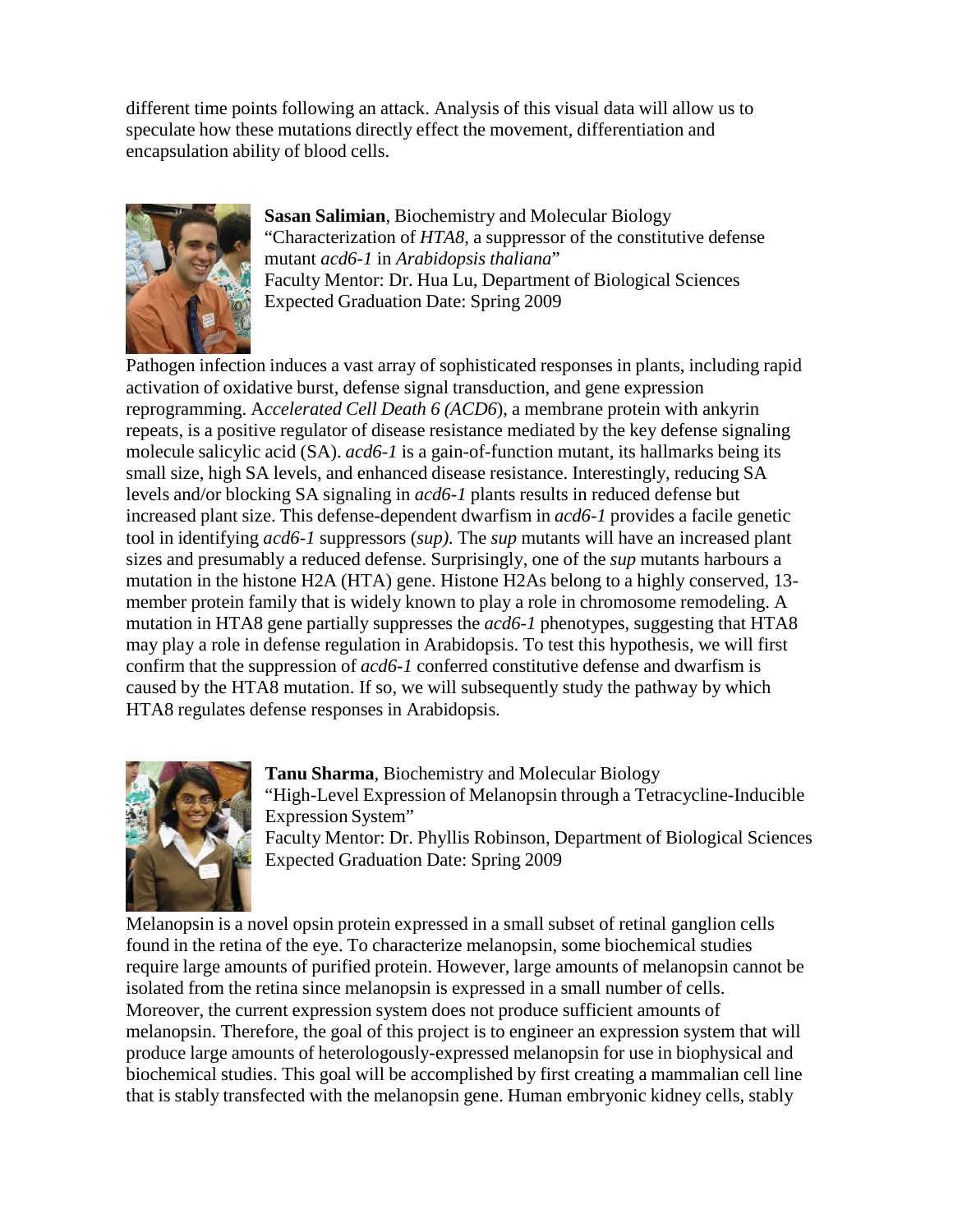expressing tetracycline-repressor protein, will be used to control the expression of melanopsin. Since the unregulated expression of a protein can be toxic to the cells, the expression of melanopsin will be regulated by a tetracycline operator sequence. Lastly, the functionality of melanopsin expressed heterologously by these mammalian cells will be tested. In conclusion, the use of a stably transfected mammalian cell will allow us to purify large amounts of melanopsin for use in structure and function studies.



**Trevor Simpson**, Music/Recording Arts "Study of Component-Based Electronics and their Relevance in Historical Recording Methods" Faculty Mentor: Alan Wonneberger, Department of Music/Recording Expected Graduation Date: Spring 2009

I intend to develop a technical ability and greater understanding of component electronics involved in the building, repairing, and maintaining of traditional recording equipment. Throughout the history of recorded music, engineers have relied completely on electronic devices for every step in the recording process. Microphones, preamplifiers, compressors, speakers, and nearly every other relevant tool one may use are all comprised of very complex circuits and components that are seemingly foreign to most engineers today. Unfortunately, many of these components, especially those found in some of the best sounding and most expensive vintage pieces, have a tendency to fail and must be replaced every so often. I will engage in a study of traditional recording electronics by which I will be able to create an authentic series of "vintage" recordings predominately with equipment I have built and/or repaired. This study will not only offer me the invaluable ability to repair and improve my own equipment for years to come, but will also serve as a historical study into the methods and equipment used in recording studios during the "Golden Age" of recording, ca. 1950-1980. The end result of this research will be a handbook documenting my work, to reside in the UMBC Recording Studios and benefit all future recording students.



**Kacie Smith**, Psychology/Media and Communication Studies "The Evolution of Gender Representations in Switzerland: A Content Analysis"

Faculty Mentor: Dr. Jason Loviglio, Department of American Studies and Media and Communication Studies Expected Graduation Date: Spring 2008

This project will focus on female gender roles as represented in advertisements circulated in print media throughout Switzerland. I will refer to Erving Goffman's theoretical framework of content analysis to examine the historical evolution of gender images in magazine advertisements. Ultimately, I will uncover visual mechanisms behind Swiss gender stereotyping, analyze how changes in images over time affect these stereotypes by portraying women differently, and determine whether Goffman's analysis applies cross